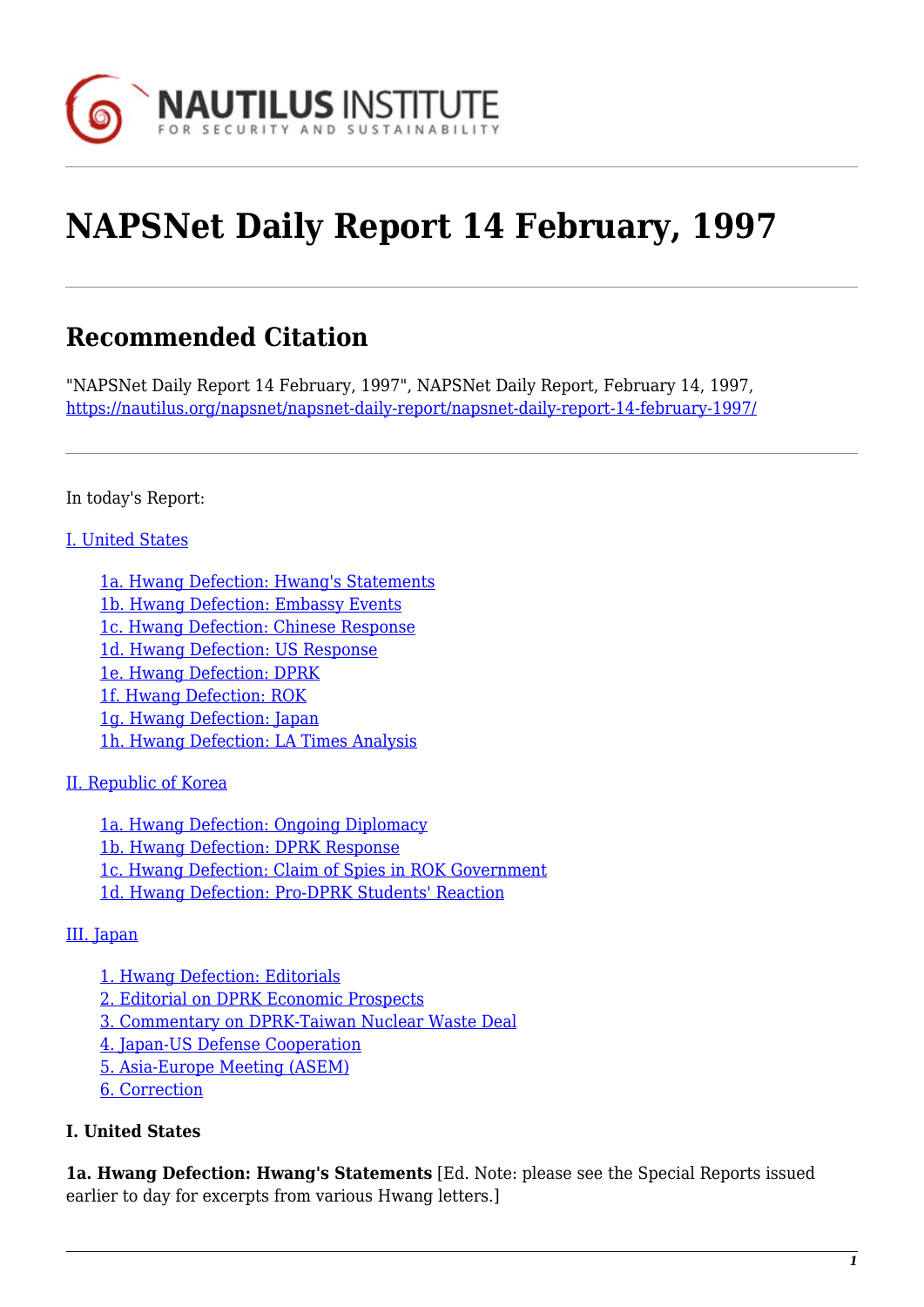Reuters ("N.KOREA DEFECTOR THREATENS TO DIE IN BEIJING," Rome, 2/14/97) reported a statement from the ROK embassy in Rome (but datelined Seoul) that Hwang Jang-yop, the DPRK official seeking asylum in the ROK, has said he will die in Beijing if his request is not granted. The statement quoted him as saying, "I want to make it clear that South Korea is the place where I want to go, and I will not go to any third country." The embassy report also said Seoul's foreign ministry had issued a statement Thursday hand-written by Hwang. It quoted Hwang's note as saying, "My remaining life will not be long. I am a failed man in politics." It also quotes the note as saying, "I don't have a slightest intention to take a share in any one side. I only wish to give help to south-north relations and unification until the last minute of my life."

# **1b. Hwang Defection: Embassy Events**

The New York Times (Patrick E. Tyler, "DEFECTOR FROM KOREA IS HOT POTATO FOR BEIJING," Beijing, 2/14/97) reported that Hwang's case is extraordinary not only because of his rank, but also as a result of the defection drama playing itself out in front of the ROK embassy in Beijing.

The Los Angeles Times (Rone Tempest, "CHINA GRAPPLES WITH DEFECTION DILEMMA," Beijing, 2/14/97) quoted ROK embassy spokesman Chang Mo

In today's Report:

#### [I. United States](#page-2-0)

[1a. Hwang Defection: Hwang's Statements](#page-2-1) [1b. Hwang Defection: Embassy Events](#page-2-2) [1c. Hwang Defection: Chinese Response](#page-2-3) [1d. Hwang Defection: US Response](#page-3-0) [1e. Hwang Defection: DPRK](#page-4-0) [1f. Hwang Defection: ROK](#page-4-1) [1g. Hwang Defection: Japan](#page-5-0) [1h. Hwang Defection: LA Times Analysis](#page-5-1)

#### [II. Republic of Korea](#page-5-2)

[1a. Hwang Defection: Ongoing Diplomacy](#page-5-3) [1b. Hwang Defection: DPRK Response](#page-6-0) [1c. Hwang Defection: Claim of Spies in ROK Government](#page-6-1) [1d. Hwang Defection: Pro-DPRK Students' Reaction](#page-6-2)

#### [III. Japan](#page-6-3)

[1. Hwang Defection: Editorials](#page-6-4)

[2. Editorial on DPRK Economic Prospects](#page-7-0)

[3. Commentary on DPRK-Taiwan Nuclear Waste Deal](#page-7-1)

[4. Japan-US Defense Cooperation](#page-8-0)

[5. Asia-Europe Meeting \(ASEM\)](#page-8-1)

[6. Correction](#page-9-0)

# **I. United States**

**1a. Hwang Defection: Hwang's Statements** [Ed. Note: please see the Special Reports issued earlier to day for excerpts from various Hwang letters.]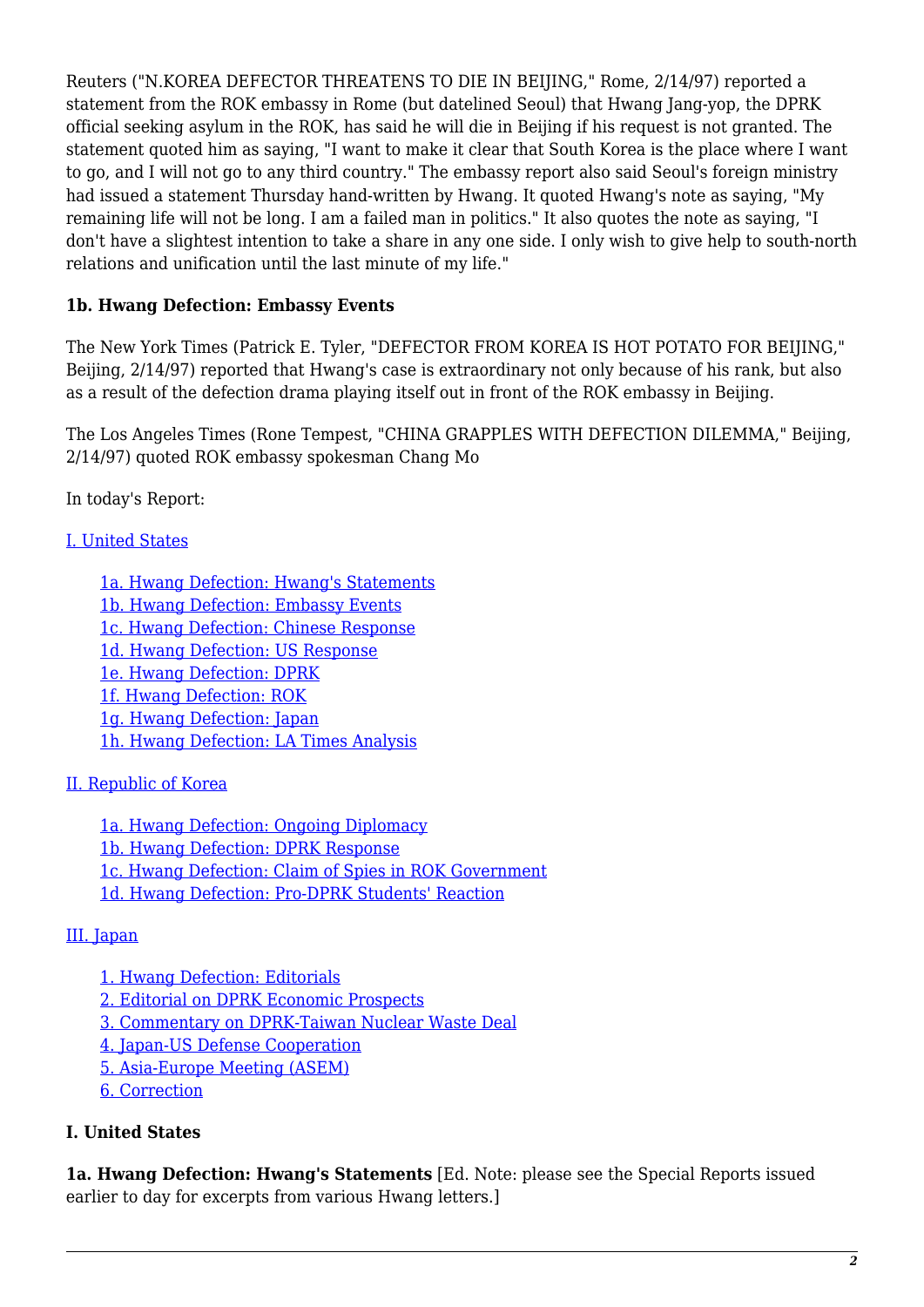Reuters ("N.KOREA DEFECTOR THREATENS TO DIE IN BEIJING," Rome, 2/14/97) reported a statement from the ROK embassy in Rome (but datelined Seoul) that Hwang Jang-yop, the DPRK official seeking asylum in the ROK, has said he will die in Beijing if his request is not granted. The statement quoted him as saying, "I want to make it clear that South Korea is the place where I want to go, and I will not go to any third country." The embassy report also said Seoul's foreign ministry had issued a statement Thursday hand-written by Hwang. It quoted Hwang's note as saying, "My remaining life will not be long. I am a failed man in politics." It also quotes the note as saying, "I don't have a slightest intention to take a share in any one side. I only wish to give help to south-north relations and unification until the last minute of my life."

# **1b. Hwang Defection: Embassy Events**

The New York Times (Patrick E. Tyler, "DEFECTOR FROM KOREA IS HOT POTATO FOR BEIJING," Beijing, 2/14/97) reported that Hwang's case is extraordinary not only because of his rank, but also as a result of the defection drama playing itself out in front of the ROK embassy in Beijing.

The Los Angeles Times (Rone Tempest, "CHINA GRAPPLES WITH DEFECTION DILEMMA," Beijing, 2/14/97) quoted ROK embassy spokesman Chang Mo

# <span id="page-2-0"></span>**I. United States**

<span id="page-2-1"></span>**1a. Hwang Defection: Hwang's Statements** [Ed. Note: please see the Special Reports issued earlier to day for excerpts from various Hwang letters.]

Reuters ("N.KOREA DEFECTOR THREATENS TO DIE IN BEIJING," Rome, 2/14/97) reported a statement from the ROK embassy in Rome (but datelined Seoul) that Hwang Jang-yop, the DPRK official seeking asylum in the ROK, has said he will die in Beijing if his request is not granted. The statement quoted him as saying, "I want to make it clear that South Korea is the place where I want to go, and I will not go to any third country." The embassy report also said Seoul's foreign ministry had issued a statement Thursday hand-written by Hwang. It quoted Hwang's note as saying, "My remaining life will not be long. I am a failed man in politics." It also quotes the note as saying, "I don't have a slightest intention to take a share in any one side. I only wish to give help to south-north relations and unification until the last minute of my life."

#### <span id="page-2-2"></span>**1b. Hwang Defection: Embassy Events**

The New York Times (Patrick E. Tyler, "DEFECTOR FROM KOREA IS HOT POTATO FOR BEIJING," Beijing, 2/14/97) reported that Hwang's case is extraordinary not only because of his rank, but also as a result of the defection drama playing itself out in front of the ROK embassy in Beijing.

The Los Angeles Times (Rone Tempest, "CHINA GRAPPLES WITH DEFECTION DILEMMA," Beijing, 2/14/97) quoted ROK embassy spokesman Chang Moon Ik as saying, "Last night, North Korean people who we believe were from the embassy tried to enter our consular section,". "We have asked the Chinese government to protect our embassy compound ... against North Koreans or anything unexpected."

<span id="page-2-3"></span>The Associated Press (Renee Schoof, "NORTH KOREANS TAUNT DEFECTOR," Beijing, 2/14/97) reported the DPRK agents are camped out in cars and on the sidewalk watching the ROK Consulate. On recent nights, groups of North Koreans have stood eye to eye with unarmed Chinese officers, threatening to push past police lines. A car with DPRK diplomatic plates roared toward the police cordon on Friday, stopped a few feet short, then drove away. The Chinese also parked an armorplated sedan in front of the consulate -- presumably to transfer Hwang to the airport.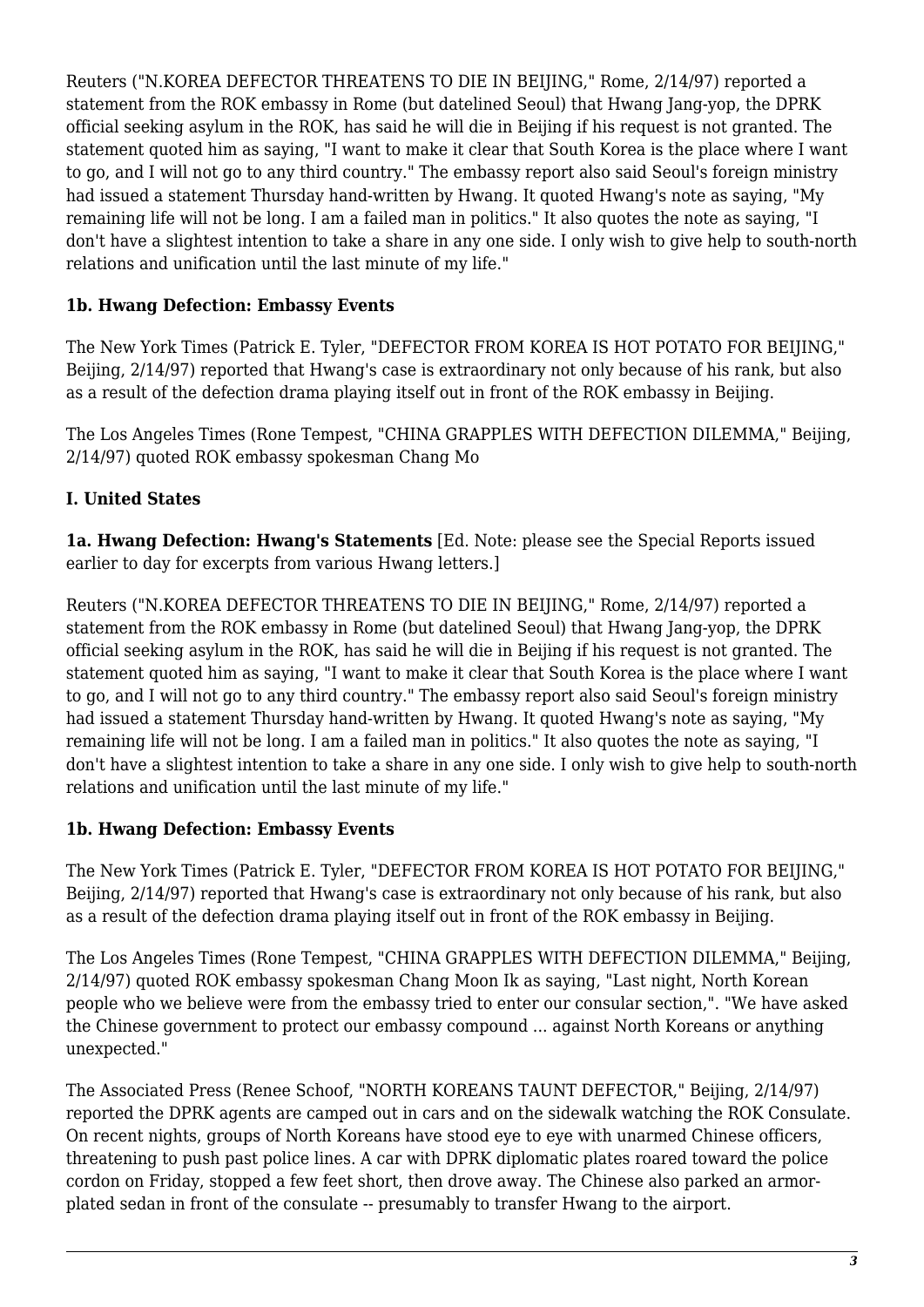#### **1c. Hwang Defection: PRC Response**

Reuters ("CHINA UNDECIDED ON NORTH KOREA DEFECTOR," Singapore, 2/14/97) reported that Hwang's move is forcing China to face "the choice of offending its old socialist comrade or a new capitalist partner that is investing heavily in China's booming economy." Chinese Foreign Minister Qian Qichen held a 50-minute meeting with South Korean counterpart Yoo Chong-ha in Singapore on Friday. Following the meeting Qian said Beijing needs more time to decide on the fate of Hwang Jang-yop, and urged both Koreas "to treat this matter with a cool and calm manner, to keep peace and stability." The report also quotes Qian as reporting Chinese ignorance, "We did not know what happened to Mr Hwang in Beijing. We were totally in the dark beforehand," said. "We were not aware of his stopover in Beijing. He did not stay at any Chinese hotels or guesthouses."

Reuters ("CHINA TORN AS KOREAS FIGHT OVER DEFECTOR, " Beijing, 2/14/97) reported that Chinese officials avoided meeting an envoy sent by the foreign minister in Seoul in an apparent sign of impatience with the South's public diplomacy.

The Washington Post (Kevin Sullivan and Steven Mufson, "CHINA WEIGHS CASE OF NORTH KOREAN DEFECTING TO SOUTH," Washington Post Foreign Service, 2/14/97) reported that China appealed for calm yesterday as it engaged in talks over the fate of Hwang Jang Yop. "It is hoped that the parties concerned will ... treat the matter calmly and handle it properly, in order to benefit the maintenance of peace and stability on the Korean Peninsula," the Chinese Foreign Ministry said. Also citing close economic ties, the article states that during the first 11 months of last year, China exported \$6.6 billion worth of goods to South Korea, nearly 15 times as much as to North Korea. And China imported \$10.8 billion worth of goods from South Korea, 183 times as much as from North Korea. At the same time, China has scaled back subsidized fuel exports to North Korea by about a third over the last four years. The article quotes John Seel, a Hong Kong-based economist with the international investment firm Bear Stearns & Co., as saying "It's a very good fit between China and South Korea. China has the labor that Korea no longer has, and Korea has a certain amount of capital and a reasonable amount of technology."

The Los Angeles Times (Rone Tempest, "CHINA GRAPPLES WITH DEFECTION DILEMMA," Beijing, 2/14/97) reported on the PRC's neutrality, quoting Chinese Foreign Ministry spokesman Tang Guoqiang as saying, "We had not been informed in advance of Hwang Jang Yop's transit through Beijing. What has been reported is still being subjected to investigation and verification." Tang refused to answer additional questions from reporters. Tempest reported that Western diplomats predict that Hwang would be killed if he is returned to DPRK, and if "allowed to go to the ROK, he would be debriefed, feted and showcased as the South's biggest prize in the ongoing Cold War between the two ethnic Korean states."

CNN Interactive (Rebecca MacKinnon, "CHINA SEEKS DIPLOMATIC RESOLUTION TO N. KOREAN'S DEFECTION," Beijing, 2/14/97) reported that the DPRK demanded that China take "appropriate action," refusing to accept news of the defection, contending Hwang and his aide were kidnapped. The article also reported that under a 1978 treaty, China is required to return any North Koreans found in China without visas or other valid travel documents. That presumably would not apply to Hwang and his aide who defected with him.

#### <span id="page-3-0"></span>**1d. Hwang Defection: US Response**

White House Press Secretary Mike McCurry ("NORTH KOREAN DEFECTOR," White House Report, 2/14/97) stated that the international standards with respect to asylum requests "could conceivably involve government-to-government contacts such as those that have occurred between the People's Republic and the Republic of Korea. And it's appropriate for diplomats from both sides to exchange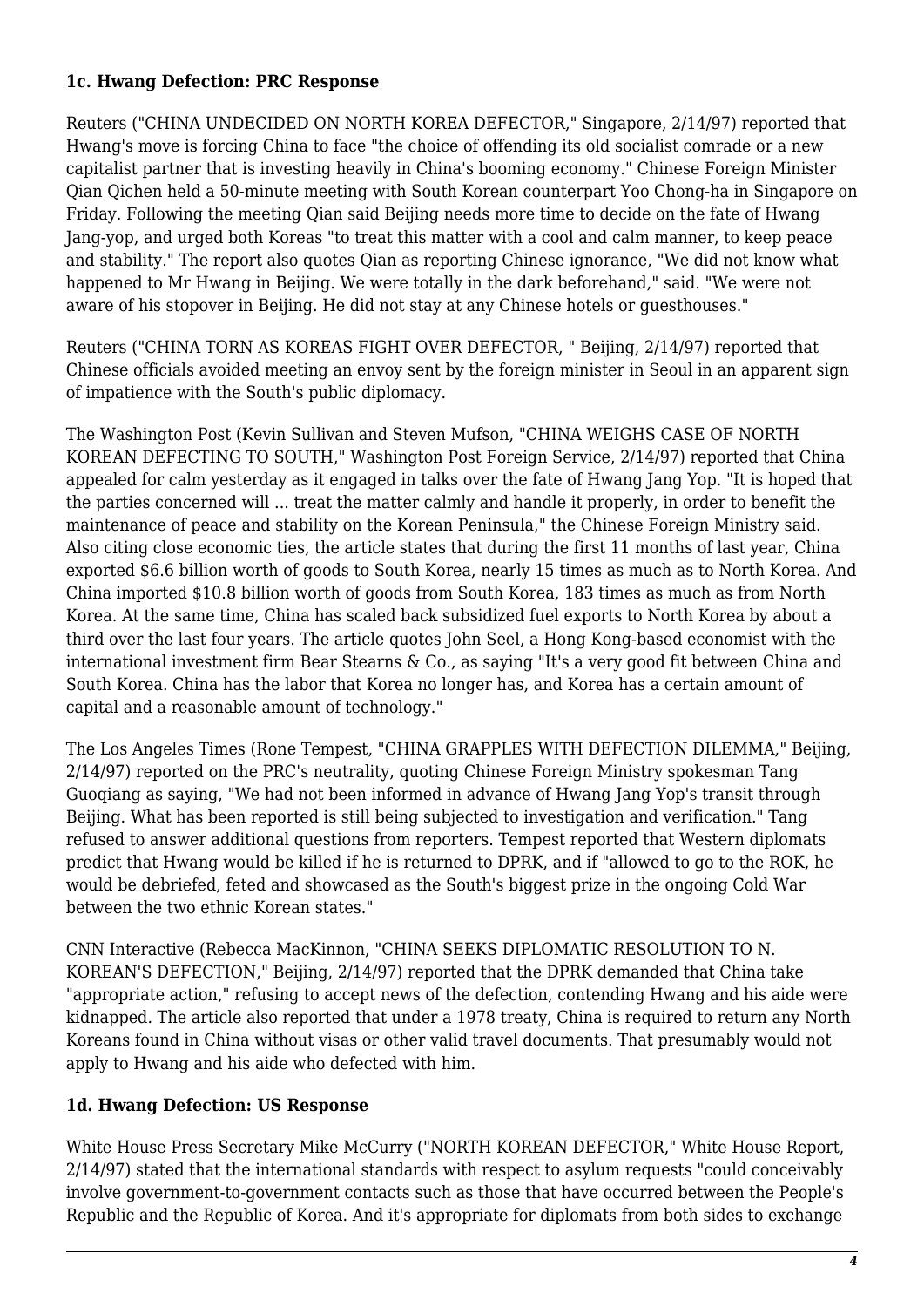views on the matter that -- the nature of that is what is occurring, to the best of our knowledge, and that is appropriate." He also said the US is not taking a position on "a case that we are not in a position to be thoroughly familiar with."

Reuters ( "US SAYS DEFECTION SHOWS STRAINS IN N. KOREA," Washington, 2/14/97) reported that Defense Department spokesman, Ken Bacon, said the defection of Hwang Jang-yop, a top North Korean official was another sign of strains in the Stalinist country that were also reflected in food shortages and reduced military training. He added that there was no indication of heightened military alert along the border between the two Koreas over the incident. State Department Spokesman, Nicholas Burns expressed his hope that the defection would not torpedo plans for the twice-postponed joint briefing of North Korean diplomats by U.S. and South Korean officials on a proposed four-party conference on the Korean peninsula. Burns called the defection a "quite extraordinary event" but said the State Department was "quite content to let the South Koreans and the Chinese resolve this incident." He added that, "If, at some point, (Hwang) does reach South Korea or another country and wishes to talk, well, that's another matter."

United Press International ("N. KOREA DENIES DEFECTOR SEEKS ASYLUM," Tokyo, 2/13/97) reported the Pentagon's top spokesman as saying that the defection joins North Korea's drastic food shortage and recently reduced military training as signs of trouble for Pyongyang statement.

#### <span id="page-4-0"></span>**1e. Hwang Defection: DPRK**

Reuters ("CHINA UNDECIDED ON NORTH KOREA DEFECTOR," Singapore, 2/14/97) reported that some commentators have suggested that the DPRK, in deep economic trouble and dealing with widespread hunger after disastrous floods, might react violently to the defection of a man ranked 24 in its hierarchy.

United Press International ("N. KOREA DENIES DEFECTOR SEEKS ASYLUM," Tokyo, 2/13/97) carried a Korean Central News Agency statement that according to the DPRK Foreign Ministry, Hwang has not sought political asylum in Beijing. The ministry said Thursday if Hwang is indeed in the South Korean Embassy in Beijing, it is "an obvious case of an abduction on the part of an enemy."

The Washington Post (Kevin Sullivan and Steven Mufson, "CHINA WEIGHS CASE OF NORTH KOREAN DEFECTING TO SOUTH," Washington Post Foreign Service, 2/14/97) reported that the DRPK stuck to its allegations that Hwang, a leading aide to North Korean leader Kim Jong Il, was kidnapped ROK officials and was being held against his will and warned of consequences. The article also reported that DPRK supporters in Japan asserted that the man in the embassy is actually a South Korean-coached impostor posing as Hwang. They said the real Hwang is still on a train to North Korea and will surface soon in Pyongyang. Donald P. Gregg, a former U.S. ambassador to South Korea and China said, "I think this is going to be extremely difficult for them to handle psychologically, coming on top of everything else." DPRK is battling severe food shortages that could bring famine in the next few months. Its isolationism has left it without foreign capital and technology. The DPRK even agreed recently to accept nuclear waste from Taiwan.

<span id="page-4-1"></span>Dow Jones Business News ("N. KOREA CLAIMS SURGE IN INDUSTRIAL PRODUCTION - REPORT," AP-Dow Jones News Service, Tokyo, 2/14/97) reported that the KCNA claimed Friday that the country had seen a surge in industrial production in early February, and credited de facto leader Kim Jong Il's 'wise guidance.' The broadcast, monitored by the Radiopress agency in Tokyo, said industrial production in the first part of February was 1 1/2 times production in the same period of January. The report didn't mention the Hwang incident. However, it said the higher production was the 'noble fruit of the patriotic dedication and limitless faith of the party members and workers.'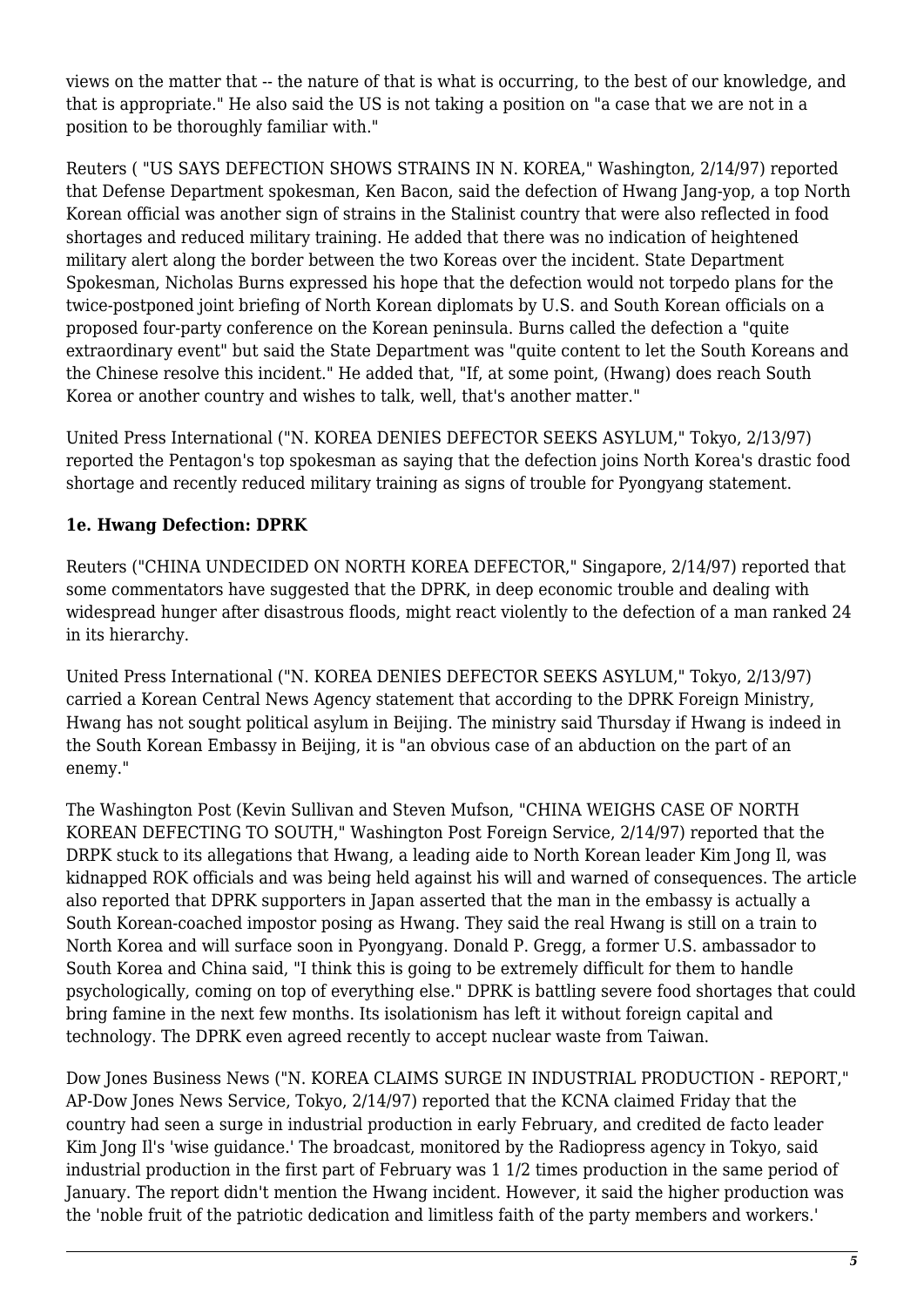#### **1f. Hwang Defection: ROK**

The Associated Press (Renee Schoof, "NORTH KOREANS TAUNT DEFECTOR," Beijing, 2/14/97) reported that following DPRK threats of retaliation, ROK put its 650,000-member military on higher alert and tightened security at airports and ports Friday to prevent terrorist attacks.

Reuters ("CHINA TORN AS KOREAS FIGHT OVER DEFECTOR, " Beijing, 2/14/97) reported that Seoul intelligence authorities released a family portrait showing the official at home with his welldressed wife, son and grandchildren, adding further evidence to suspicions that the ROK may have had advance notice of Hwang's flight. In the foreground of the photo, a round dining table is laden with tropical fruits, an unimaginable luxury for most North Koreans who have been driven by food shortages into foraging for edible grass and roots.

The Washington Post (Kevin Sullivan and Steven Mufson, "CHINA WEIGHS CASE OF NORTH KOREAN DEFECTING TO SOUTH," Washington Post Foreign Service, 2/14/97) reported South Korea sent Kim Ha Jung, a special adviser to Foreign Minister Yoo Chong Ha, to Beijing to negotiate the Hwang's transfer to Seoul.

#### <span id="page-5-0"></span>**1g. Hwang Defection: Japan**

Reuters reported ("CHINA TORN AS KOREAS FIGHT OVER DEFECTOR, " Beijing, 2/14/97) that Japan expressed concern the dispute over Hwang could derail Korean peace efforts that appeared to be back on track after the DPRK expression of regret over the submarine incident last year.

#### <span id="page-5-1"></span>**1h. Hwang Defection: LA Times Analysis**

The Los Angeles Times published an commentary piece ("NORTH KOREA LOSES A TOP MAN: HWANG'S DEFECTION A DILEMMA FOR BEIJING, A BOON FOR SEOUL," 2/14/97) stating that there is no way to know, how the DPRK will react to "the deep political humiliation it has suffered." If the DPRK fails to convince China to send Hwang back to the DPRK, "some violent, vengeful response can't be ruled out." The authors call Hwang "a man who knows more about how the regime works than any previous defector. What Hwang knows could yield unparalleled insights into how Pyongyang's leaders think and what is happening in the country." Due to China's difficult position, it may decide to do nothing for now, compelling Hwang to remain in the South Korean consulate in Beijing, which would still provide the ROK with important intelligence information. The central question for US and ROK is, of course, whether the DPRK is on the verge of collapse. "Hwang can't give a definitive answer, but the answer he does give seems sure to be better informed than what anyone else has been able to offer."

#### <span id="page-5-2"></span>**II. Republic of Korea**

#### <span id="page-5-3"></span>**1a. Hwang Defection: Ongoing Diplomacy**

At the PRC Foreign Ministry yesterday, the ROK and the PRC began negotiations over the request for political asylum in the ROK made by Hwang Jang-yop, secretary of DPRK Workers' Party. However, a decision is not likely to be reached soon, as the PRC government did not reveal a clear position on the matter. Reportedly, DPRK officials, from their Embassy in Beijing yesterday, visited the PRC Foreign Ministry and requested that PRC authorities hand over Hwang, claiming that he was abducted by the ROK. The DPRK will also reportedly dispatch high-ranking representatives to the PRC in the near future to begin diplomatic negotiations over the repatriation of Hwang. Meanwhile, Kim Ha-joong, special envoy and advisor to the ROK's Foreign Minister, who was dispatched to Beijing yesterday, met with the head of Asian affairs at the PRC Foreign Ministry and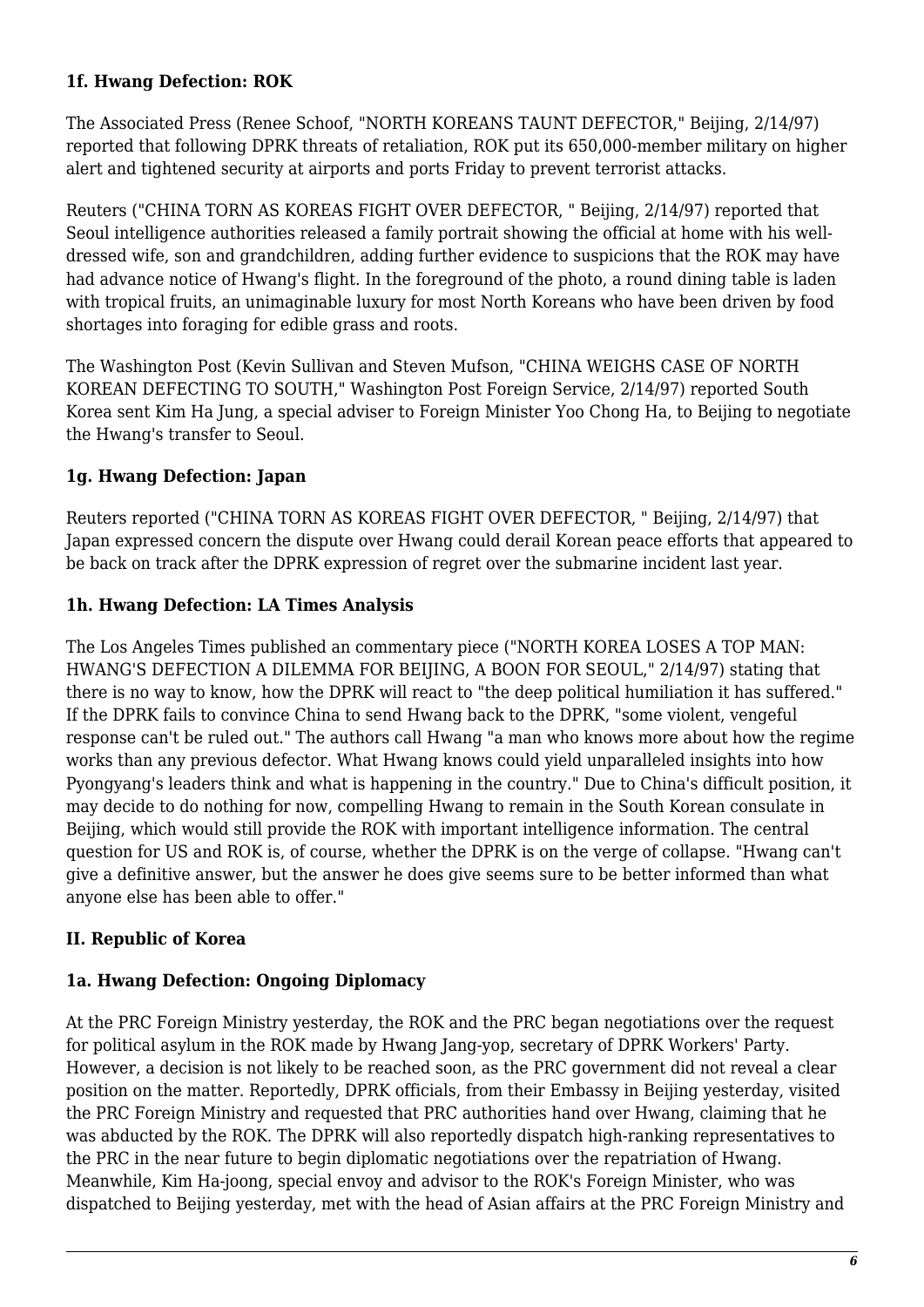requested the PRC's cooperation in bringing Hwang and his aide to Seoul in accordance with international asylum standards and practices. (Joong-ang Ilbo, "HWANG'S ARRIVAL IN SEOUL COULD BE DELAYED," Seoul, 02/14/97)

# <span id="page-6-0"></span>**1b. Hwang Defection: DPRK Response**

The DPRK yesterday threatened to take retaliatory measures, claiming that the ROK had abducted Hwang Jang-yop, secretary of the DPRK Workers' Party. The DPRK stated, "If it is indeed true that secretary Hwang is at the South Korean Embassy in Beijing, then there can be no other possibility than his having been abducted by the enemies." The DPRK also emphasized that it will take appropriate measures to retaliate in one of the most important single incidents ever to take place between the two Koreas. (Joong-ang Ilbo, "THE DPRK THREATENS TO RETALIATE, CLAIMING THE SOUTH ABDUCTED HWANG JANG-YOP," Seoul, 02/14/97)

# <span id="page-6-1"></span>**1c. Hwang Defection: Claim of Spies in ROK Government**

Hwang Jang-yop's disclosure yesterday that there are spies among the high-ranking ROK government officials has shocked public security authorities. Hwang was reported to have met a ROK businessman in Beijing on July 3, 1996 where he expressed his intentions to defect and requested that the meeting be kept secret as there were moles in the deepest centers of the ROK government. The Agency for National Security Planning (ANSP), prosecutors and the police said that this should not be taken lightly because the disclosure came from the very center of the DPRK government. A high-ranking police official reminded us that the DPRK spy Jung Soo-il (alias Kansu) has testified that "there were scores and hundreds of spies in South Korea." The chief of the Public Security Department of the Supreme Prosecutors' Office, Chu Sun-hoe said that the investigation is underway on Jung's testimony and if Hwang's disclosure had any credibility, the prosecutors will undertake another investigation as well. (Chosun Ilbo, "HWANG'S LETTER SHOCKS SECURITY AUTHORITIES," Seoul, 02/14/97)

# <span id="page-6-2"></span>**1d. Hwang Defection: Pro-DPRK Students' Reaction**

The defection of Hwang Jang-yop, shocked pro-DPRK students on Thursday. The students of the NL (national liberation) faction of the mainstream Hanchongryeon which is an association of Korean university student councils, said the government, cornered by the Hanbo scandal, might have kidnapped Hwang in Beijing. They continued to say that if Hwang truly defected, it was not because of his disillusionment with "juche" ideology, but personal reasons such as losing in the power struggle with Kim Jong-il. Some students said that the letter carried in the Chosun Ilbo on Wednesday was a fabrication. But the 21st Century Progressive Students' Solidarity which is critical of the pro-DPRK group commented that the incident is an example of the reality that the DPRK regime faces. A student who has been the Chairman of Chundaehyup (the predecessor to Hanchongryeon) said that "juche-ism" is already a bygone ideology and Hanchongryeon may continue the struggle over issues like the labor law and the Hanbo scandal, but it will finally lose its persuasiveness over freshmen and will suffer serious damage in the long run. (Chosun Ilbo, "HWANG'S DEFECTION EMBARRASSES PRO-NORTH STUDENTS," Seoul, 02/14/97)

# <span id="page-6-3"></span>**III. Japan**

# <span id="page-6-4"></span>**1. Hwang Defection: Editorials**

An Asahi Shimbun editorial ("IMPACT OF HWANG JANG YOP'S DEFECTION," 5, 2/14/97) speculated that the impact of Hwang's defection may be particularly strong because it indicates that the DPRK regime's crisis is much worse than imagined and that the US decision to set up a liaison office in the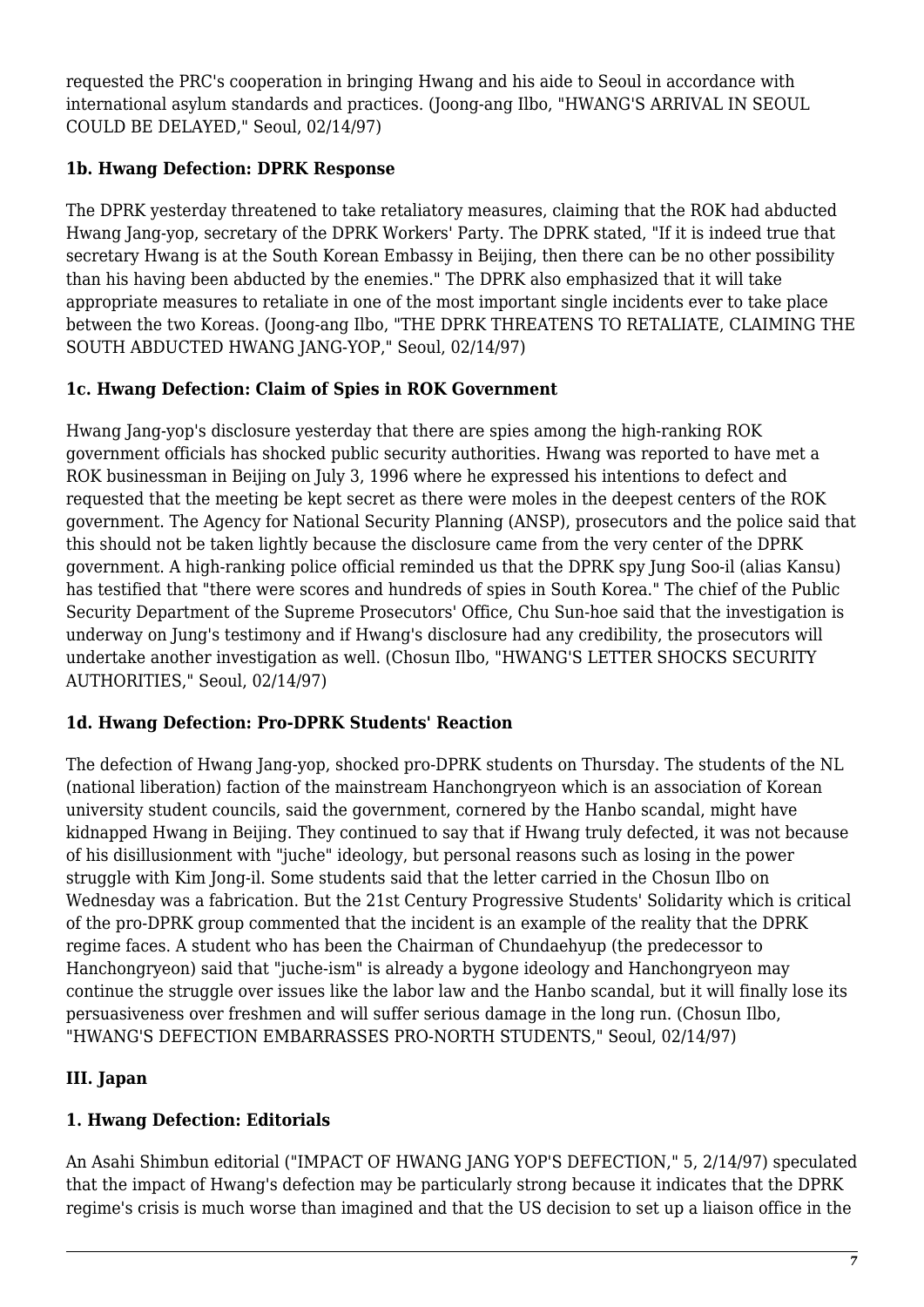DPRK to improve US-DPRK relations may be threatened if the defection worsens ROK-DPRK relations. The chronic food shortage, economic problems, and endless defections also point to the future crisis the DPRK may face. With this in mind, the editorial continued, Japan should help prevent the DPRK from falling into disorder and should also prevent North-South tensions from mounting by calling for a careful response to the defection on the part of the ROK. The editorial also called for cooperation among the PRC, the US, the ROK, Russia and Japan to stabilize the Korean Peninsula.

A Sankei Shimbun editorial ("JAPAN SHOULD RECONSIDER ITS POLICY TOWARD THE DPRK," 2, 2/14/97) said that Hwang's defection shows that the dominant view in Japan--that Kim Jong-il controls the regime--was wrong. The editorial also pointed out that the defection of Hwang, who is said to have formulated the concept of Juche (the ideological backbone of the DPRK), means the defection of the idea itself. The editorial argued that "juche" (or subject) only refers to Kim Il-sung and Kim Jong-il, not human beings as originally intended. It also cited Hwang's letter to a ROK businessman in Beijing as saying that the DPRK is far from socialism because its people are starving and that the DPRK cannot survive with Kim Jong-il in power. The editorial commented that the Japanese government keep Hwang's statement in mind when it reviews its policy toward the DPRK.

A Yomiuri Shimbun editorial ("WHAT DOES HWANG'S DEFECTION MEAN?," 3, 2/14/97) pointed out three major views by experts explaining why Hwang defected to the ROK. The first view is that Hwang was afraid of being blamed for his failure to secure food and financial aid from Japan during his visit to Japan. Another scenario is that dovish-reformist Hwang lost to the hawkish-conservative military in a domestic power struggle. The third possibility is that Hwang simply gave up on Kim Jong-il, as his letter to a ROK businessman indicates. With regard to the second view, the editorial said that if it was true, the DPRK may become even more hard-line. This might raise North-South tensions and hinder the four-nation talks and KEDO's LWR. The editorial suggested that the DPRK should restrain itself and that the neighboring countries should concentrate on stabilizing the Korean Peninsula.

A Nikkei Shimbun editorial ("NEIGHBORING COUNTRIES SHOULD REACT CAREFULLY TO HWANG'S DEFECTION," 2, 2/14/97) speculated that although the reason for Hwang's defection is still unclear, his failed efforts to secure food aid from Japan during his visit there may have been a trigger. The editorial also pointed out that he may have been at odds with conservatives in the DPRK regime. Given the fact that the DPRK's food crisis is escalating, the editorial proposed that neighboring countries should continue with the four-nation talks and the LWR project and that the media, particularly in the ROK, should not overreact to the defection.

# <span id="page-7-0"></span>**2. Editorial on DPRK Economic Prospects**

<span id="page-7-1"></span>A Nikkei Shimbun editorial ("NO MORE TIME FOR DPRK," 2, 2/11/97) warned that that all economic indications, including food status, energy status and heavy industrial output, show that the DPRK is on the brink of economic collapse. The editorial pointed out that it is expected that donor countries hesitate to provide food aid to the DPRK because it is still unclear where food aid really goes. It added that the Japanese government should be sensitive to the ROK when engaging in bilateral food aid discussions with the DPRK. To improve it situation, the editorial said, the DPRK should secure projects like KEDO's light-water reactor construction (LWR) by resuming the North-South talks and actively participating in the four-nation talks. Furthermore, the DPRK should have an early formal succession of power from the late Kim Il-sung to Kim Jong-il to stabilize the regime, and enact early economic planning to stabilize the economy. With regard to Japan-DPRK relations, it will be difficult for Japan to resume its aid to the DPRK, given the fact that the talks on normalization of Japan-DPRK relations are still in deadlock and that the DPRK's suspected abduction of a Japanese junior high school girl still remains unclear.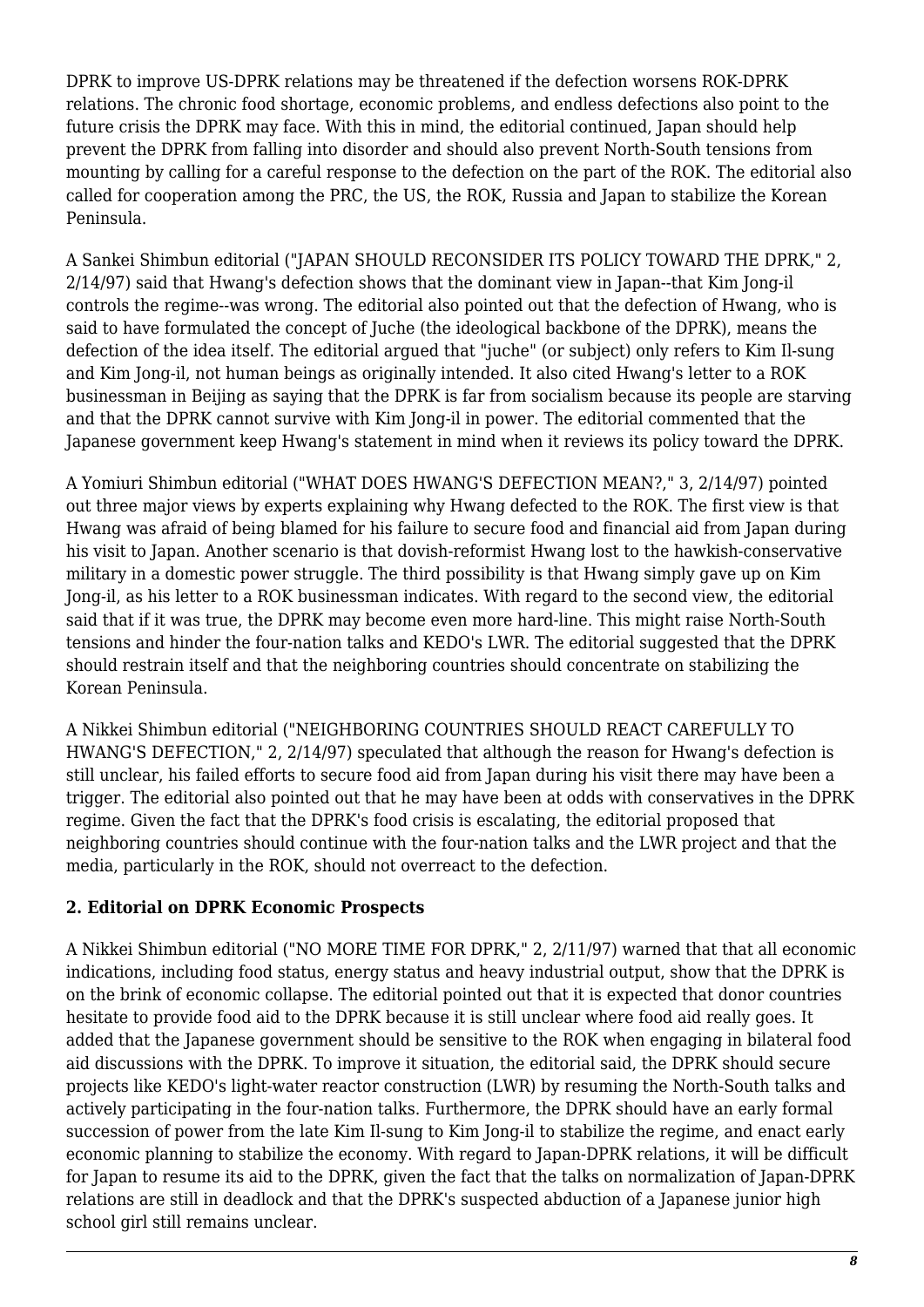#### **3. Commentary on DPRK-Taiwan Nuclear Waste Deal**

A Yomiuri Shimbun commentary ("DPRK-TAIWAN NUCLEAR WASTE DEAL RAISES INTERNATIONAL CONCERN," Seoul, 19, 2/8/97) assessed the recent DPRK-Taiwan nuclear waste deal, pointing out that there are PRC-Taiwan and ROK-DPRK power games behind the deal which may raise international concern in the far-eastern region. The ROK is concerned that the DPRK lacks nuclear waste management technology, that storage of nuclear wastes near the military border may harm the ROK's environment and that the disclosure of information by the DPRK is so unreliable that it is possible that import of high-level nuclear wastes is unverifiable. The ROK is also upset that Taiwan did not announce the deal in advance. However, the commentary said that the ROK is more concerned that Taiwan has been getting closer to the DPRK since the diplomatic break-up in 1992 when the PRC and the ROK normalized their diplomatic relations. The PRC is also pressuring Taiwan by expressing its concern over the deal, but Taiwan asserts that the deal is only business and pledges to continue promoting it.

#### <span id="page-8-0"></span>**4. Japan-US Defense Cooperation**

The Yomiuri Shimbun ("JAPANESE AND US GOVERNMENTS START REVIEWING GUIDELINE FOR JAPAN-US DEFENSE COOPERATION," 2, 2/9/97) reported that on February 8 the Japanese government began talks with the US government on the second intermediate report on the review of the Guideline for Japan-US Defense Cooperation, to be concluded by May. The first report on the review of the guidelines was issued last September, discussing Japan-US cooperation in peace time, emergencies in Japan, and emergencies in the regions around Japan. It focused particularly on emergencies in the regions around Japan and raised subjects for discussion, such as the rescue of Japanese overseas, supply of additional facilities to the US military, logistic support for the USmilitary, and cooperation between the US military and Japanese Self-Defense Forces. The pivotal questions however, are how specific the second report will be on these subjects as well as the issue of collective defense, which the Japanese constitution forbids. The guideline will be a key issue in the Hashimoto-Clinton talks slated for late April in the US.

The Nikkei Shimbun ("JAPAN-US THEATER MISSILE DEFENSE (TMD WORKING GROUP MEETING," 2, 2/11/97) reported that the Japan-US working-level group on the theater missile defense initiative (TMD) met February 10 in Tokyo to exchange information on a ballistic missile defense system (BMD). According to the Nikkei Shimbun, the US side reported on the present situation of the development of TMD, while the Japanese side reported that it began computer simulation's last month on its effectiveness and on a cost-benefit analyses of the introduction of TMD to Japan.

#### <span id="page-8-1"></span>**5. Asia-Europe Meeting (ASEM)**

The Sankei Shimbun ("ASEAN INTENDS TO STRENGTHEN ITS INFLUENCE IN INTERNATIONAL SOCIETY," 5, 2/8/97) assessed the two-year old ASEM, saying that the issues to be discussed in the first ASEM foreign ministerial meeting slated for February 15 in Singapore will be global ones, including strengthening the ASEAN Regional Forum (ARF), supporting the Korean Peninsula Energy Development Organization (KEDO), tackling drug and terrorism problems, planning the North Atlantic Treaty Organization (NATO) summit, and reforming the United Nations (UN). ASEAN and European countries have disagreed over human rights issues, which is manifested in their different approaches to Myanmar and East Timor, according to the report. Also, an ASEM initiative, first raised by Singapore, seeks to reduce US influence in the Asian region by strengthening Asian ties with Europe. The report suggested that ASEAN is ready to strengthen its influence in the international community by taking up global issues as well as economic issues. ASEM consists of Japan, the PRC, the ROK, all seven ASEAN countries, all fifteen EU countries and the European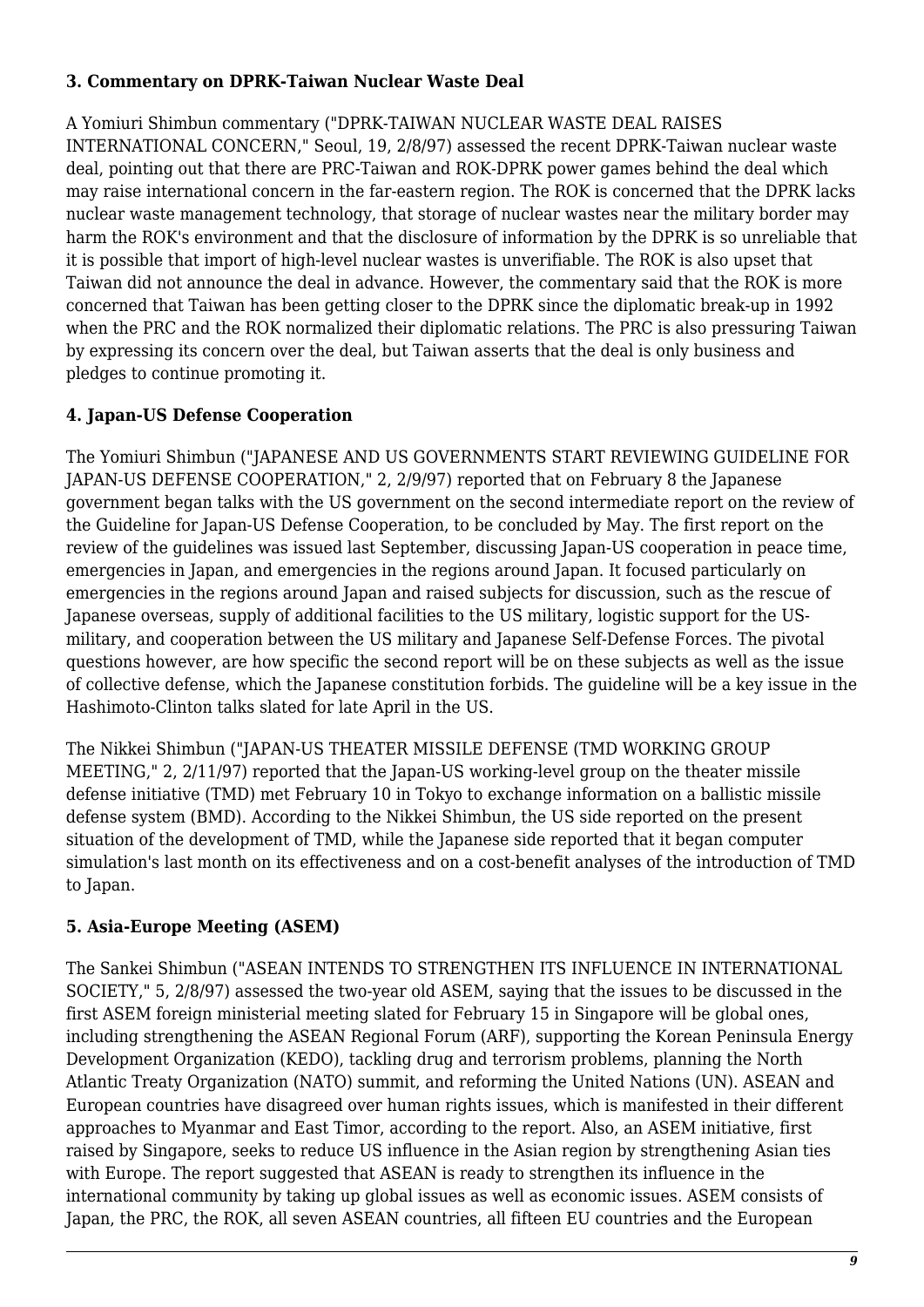Commission (EC).)

The Yomiuri Shimbun ("ASEM TO ESTABLISH ASIA-EUROPE FOUNDATION," 3, 2/9/97) reported that the Asia-Europe Foundation, originally designed by Singaporean Prime Minister Goh Choktong for the purpose of intellectual exchanges between Asia and Europe, will officially start at the upcoming ASEM (February 14-15). Japan will contribute 2 million dollars to the establishment of the foundation.

A Kyodo News Agency article carried in the Daily Yomiuri ("ASEAN, EU START 2-DAY SINGAPORE TALKS," 1, 2/14/97) quoted diplomatic sources as saying that two days of preparatory talks on February 11 and 12 did not include discussion of East Timor. The article also said that Indonesia has threatened to walk out of the meeting if Portugal raises the issue of East Timor, and that the EU has already agreed to a joint declaration, promising they will not refer to the issue.

#### <span id="page-9-0"></span>**6. Correction**

In the Japan section of the February 10 Daily Report, "DPRK Workers' Party Secretary General Fang Chang Fa" should have read "DPRK Workers' Party secretary Hwang Jang Yop." The writer and editor regret the error.

The NAPSNet Daily Report aims to serve as a forum for dialogue and exchange among peace and security specialists. Conventions for readers and a list of acronyms and abbreviations are available to all recipients. We invite you to reply to today's report, and we welcome commentary or papers for distribution to the network.

Web sites used to gather information for this report include: <http://www.yahoo.com/headlines/international/> <http://www.washingtonpost.com/wp-srv/inatl/asia.htm> <http://www.nytimes.com/yr/mo/day/news/world/> <http://interactive5.wsj.com/edition/current/summaries/asia.htm> <http://www.latimes.com/HOME/NEWS/> <http://cnn.com/WORLD/index.html> <http://www.usia.gov/products/washfile.htm> <http://www.un.org/News/> Some of these sites require registration. For more information on other related web sites, please visit the Nautilus Institute web site: <http://www.nautilus.org/>

Produced by [the Nautilus Institute for Security and Sustainable Development](http://www.nautilus.org/morenaut.html).

Natalie Kraft: [napsnet@nautilus.org](mailto:napsnet@nautilus.org) Berkeley, California, United States

Wade Huntley: [napsnet@nautilus.org](mailto:napsnet@nautilus.org) Berkeley, California, United States

Shin Dong-bom: [gator@star.elim.co.kr](mailto:gator@star.elim.co.kr) Seoul, Republic of Korea

Peter Razvin: [icipu@glas.apc.org](mailto:icipu@glas.apc.org) Moscow, Russian Federation

Chunsi Wu: [dlshen@fudan.ihep.ac.cn](mailto:dlshen@fudan.ihep.ac.cn (Chunsi Wu))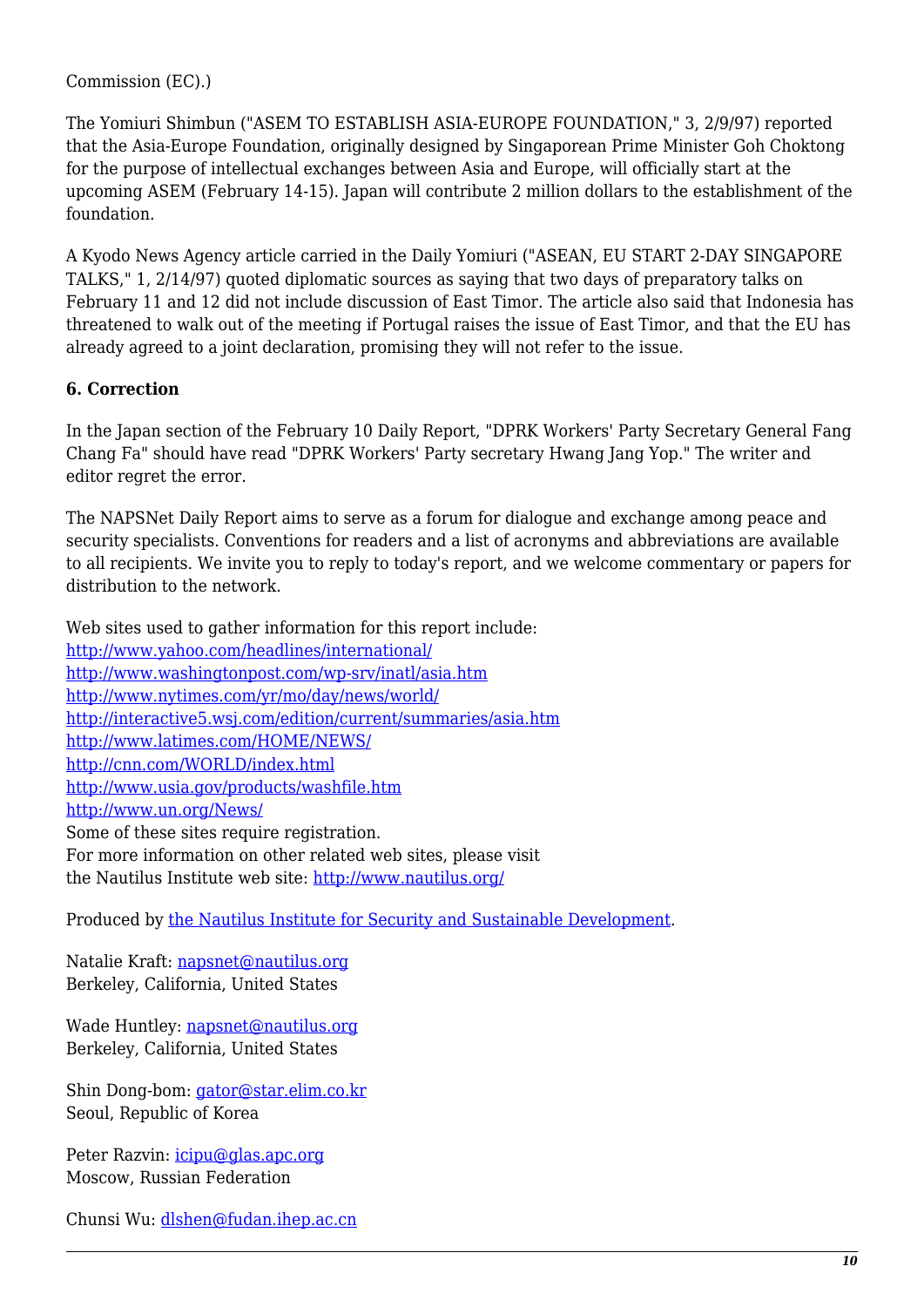Shanghai, People's Republic of China

Dingli Shen: [dlshen@fudan.ihep.ac.cn](mailto:dlshen@fudan.ihep.ac.cn (Dingli Shen)) Shanghai, People's Republic of China

Hiroyasu Akutsu: [akutsu@glocomnet.or.jp](mailto:akutsu@glocomnet.or.jp) Tokyo, Japan

[Return to the top of this Daily Report](#page--1-0)

[Go to the Daily Report Archive](http://www.nautilus.org/pub/ftp/napsnet/daily_reports)

[Return to the Nautilus Institute Home Page](http://www.nautilus.org)

The NAPSNet Daily Report aims to serve as a forum for dialogue and exchange among peace and security specialists. Conventions for readers and a list of acronyms and abbreviations are available to all recipients. We invite you to reply to today's report, and we welcome commentary or papers for distribution to the network.

Web sites used to gather information for this report include: <http://www.yahoo.com/headlines/international/> <http://www.washingtonpost.com/wp-srv/inatl/asia.htm> <http://www.nytimes.com/yr/mo/day/news/world/> <http://interactive5.wsj.com/edition/current/summaries/asia.htm> <http://www.latimes.com/HOME/NEWS/> <http://cnn.com/WORLD/index.html> <http://www.usia.gov/products/washfile.htm> <http://www.un.org/News/> Some of these sites require registration. For more information on other related web sites, please visit the Nautilus Institute web site: <http://www.nautilus.org/>

Produced by [the Nautilus Institute for Security and Sustainable Development](http://www.nautilus.org/morenaut.html).

Natalie Kraft: [napsnet@nautilus.org](mailto:napsnet@nautilus.org) Berkeley, California, United States

Wade Huntley: [napsnet@nautilus.org](mailto:napsnet@nautilus.org) Berkeley, California, United States

Shin Dong-bom: [gator@star.elim.co.kr](mailto:gator@star.elim.co.kr) Seoul, Republic of Korea

Peter Razvin: [icipu@glas.apc.org](mailto:icipu@glas.apc.org) Moscow, Russian Federation

Chunsi Wu: [dlshen@fudan.ihep.ac.cn](mailto:dlshen@fudan.ihep.ac.cn (Chunsi Wu)) Shanghai, People's Republic of China

Dingli Shen: [dlshen@fudan.ihep.ac.cn](mailto:dlshen@fudan.ihep.ac.cn (Dingli Shen)) Shanghai, People's Republic of China

Hiroyasu Akutsu: [akutsu@glocomnet.or.jp](mailto:akutsu@glocomnet.or.jp)